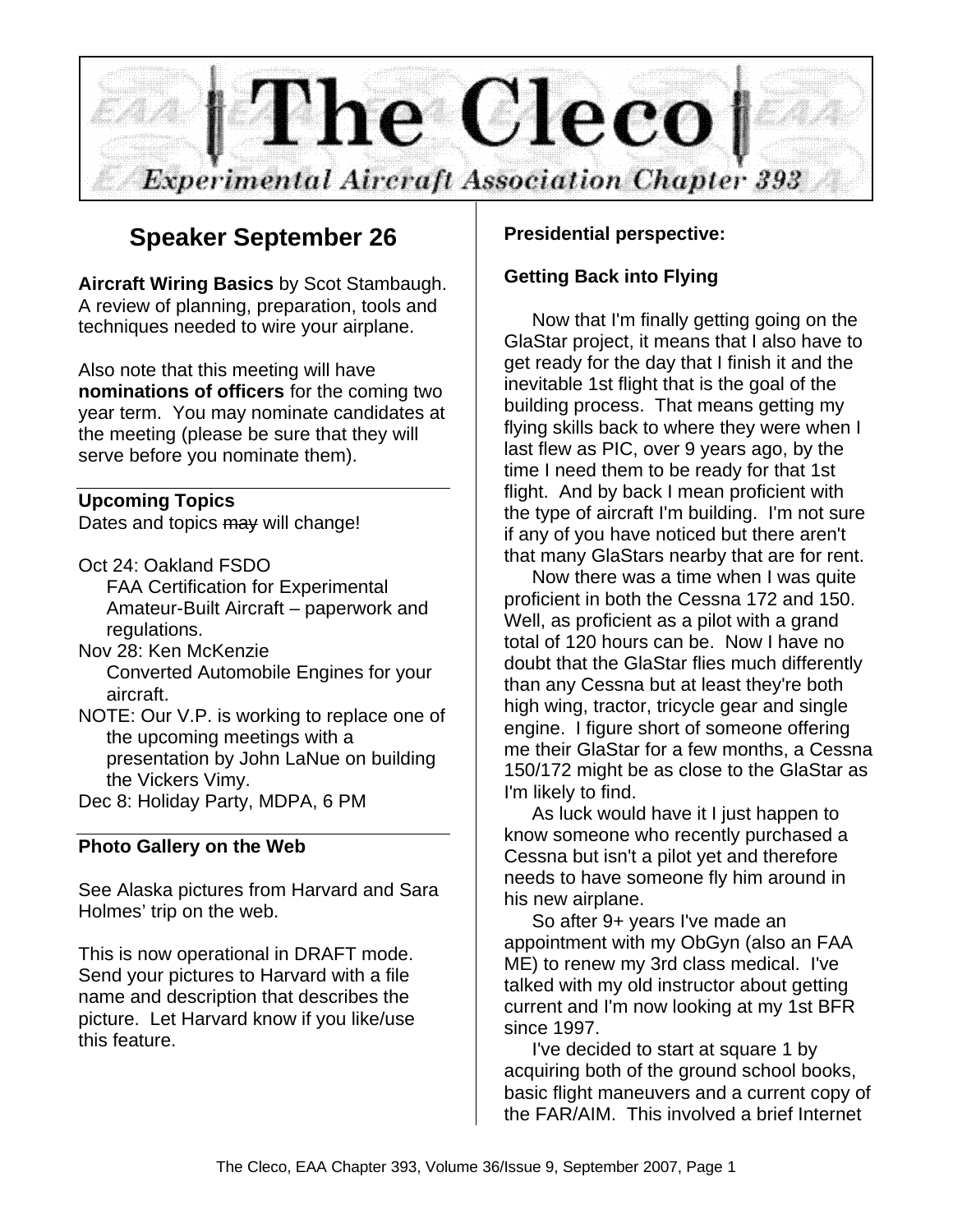search for my favorite publisher's ground school course books. Naturally they were available from several sources but oddly enough they were 25% cheaper from: http://www.mypilotstore.com/ as compared to the publisher's online store. Based on this purchase I would not hesitate to recommend them for all manner of pilot supplies. YMMV. So now I'm cramming an entire ground school course into just a few weeks in anticipation of getting back into the air. I figure that I should be comfortable enough to start my chauffeur duties after 5- 10 hours of instruction.

It will be interesting to see how much has changed in the last 9 years especially so given the changes owing to 911.

The hardest adjustment so far has been confronting the panel that exists with the panel I've been building in my head for the GlaStar over the last few years.

Here's what I've been imagining:

- EFIS: (Blue Mtn 10.4" dual screen display) w/synthetic terrain, built in GPS, WAAS, traffic & EIS, with full control over radio and autopilot
- Dynan EFIS (w/internal battery) back-up
- No steam gauges
- AOA system
- Radio: 760 channel dual flip flop, handheld back-up
- Nav: GPS only (ok maybe a compass to keep the FAA off my ass, no VORs)
- PMA intercom w/pilot isolate

Here's what I get:

- Steam gauges ('66 non standard location) important gauges all over the panel
- 2 single channel radios, one w/VOR
- Portable GPS
- 2nd VOR w/ GS (3 1/8" combined unit)
- Marker beacons
- Standard intercom

As you might have guessed this plane has everything necessary for current IFR operation, however it does require a lot of familiarity and is a long way from the panel that would allow for a light workload. In other words, a good plane for relearning basic flight operations.

So far I've managed to look over the emailed list of BFR quiz questions that my instructor sent. I'm supposed to look up the answers and so be able to discuss the topics in person.

I've also spent an hour or so going over the airplane and various systems including a half hour or so listening in to the ATIS and tower/ground communication. All necessary to get back into the routine of operating out of the bay area's 4th busiest airport, Buchanan field.

As I understand it, it is not uncommon for builders to lose touch with their flying skills during the building process. That is unless they are fortunate enough to be able to afford a flying plane along with the cost of building a kit.

As for myself, most all my flying was done with the NRI flying club, based at Buchanan, right after I received my license. However, when I got involved with the Golden West Fly-In, I found that I had little time for flying and eventually quit the club. Like all great clubs they have a long waiting list such that I could not rejoin in any reasonable amount of time currently.

So now I find myself trying to make the jump from just reading about flying in magazines and the Internet over the last 9 years to actually doing it. We'll see if it is anything like riding a bicycle (if bicycle riding was governed by a federal agency that expected you to know and follow 638 pages of rules and procedures in very small print).

From what I've been given to understand flying now is mostly about following rules and guidelines and only marginally about the actual mechanics of pilotage. Whatever the situation, it should be an interesting challenge. Especially since it leads to finally flying a plane of my own creation, my GlaStar.

**Fly Outs Revitalized** by Scott Achelis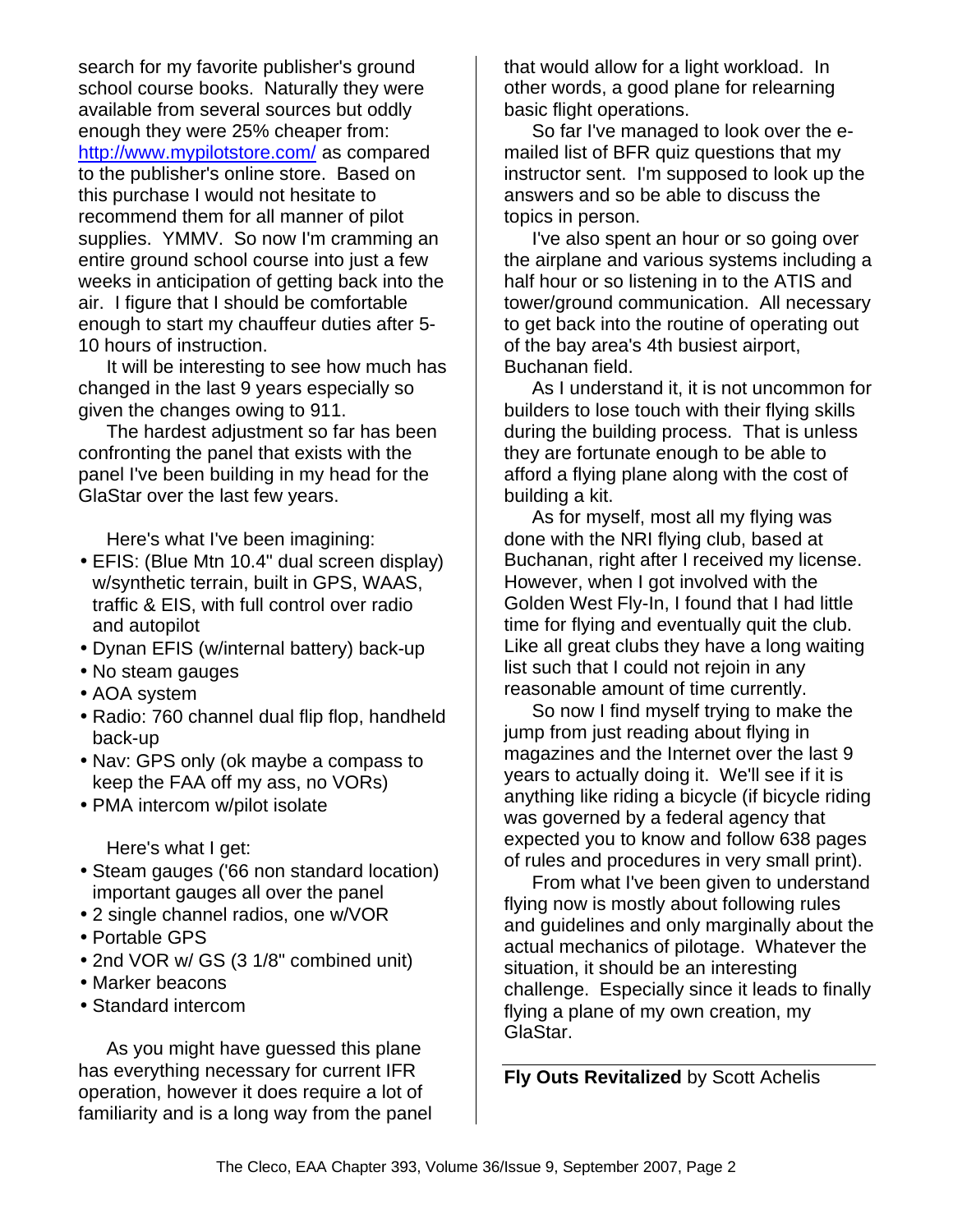Fly-outs are usually scheduled on the Saturday following our regular monthly meeting. If the weather's not conducive for flying, the event is often postponed to the following Saturday. Watch for information regarding the Fly-outs that is sent via email from EAA.393.Flyouts@Gmail.com; and be sure to contact that web address and give us your email if you haven't been receiving Fly-out information.

This month's Fly-out is scheduled for Saturday September 29th. We plan to go to Mariposa – Yosemite (MPI) airport and eat at the Airport Inn Café, located directly across the street.

In October, we'll travel north to Little River Airport (048). We will be met by former member (and current Mendocino resident) Chris Kenyon who will have food available for us. Watch for details in next months Cleco.

November's Fly-out is scheduled for December 1st. Bill McCoy is planning on an enhanced visit to Salinas Airport (SNS) following lunch at The Landing Zone Restaurant.

Be sure to watch for airport information, departure times etc. that will be emailed several days prior to the Fly-out; as well as a last minute update that will be sent the day of departure.

#### **Young Eagle Events** by Dick Sperling

**Our next Young Eagles Rally will be held at PSA on October 6.** Please mark your calendars now!

Report time: 08:30AM Registration: 09:00AM to 1:30PM All flights end at about 2:00PM We will need: ALL HANDS! Onward and upward. Thanks, Dick Sperling

Congratulations to all members of EAA Chapter393 on our August 25 Young Eagles event!

The weather at Concord Buchanan Field cleared at about 10AM and we started with a backlog of about 23 Young Eagles waiting since 08:30AM for their first airplane ride. I

had 6 aircraft (Achelis, Belshe, Holmes, Peters, Snider & Tiritilli) on line ready to charge into the blue with the precious Young Eagle passengers. My 10 ground volunteers (Rich, Sherry & Cody Moore, Pete Mitchell, Guy Jones, Ray Nilson, Richard Bourgrois, Tom Howard, Bill McCoy & Marilyn Sperling) were on hand to add order to the day. That made me one very busy person!! When the day was over we had taken 42 new Young Eagles for rides! Two of those Young Eagles were Boy Scouts completing their Aviation Merit Badge and we also gave rides to one young man over the age limit plus our special guest, photographer Susan Wood. A whopping total of 44 passengers! We were all hungry and tired when the day ended after 1:30PM with much deserved pizza.

This was a major accomplishment for Chapter 393! I want to thank the volunteers for making Saturday another successful Young Eagles Rally. Clearly, it is the collective dedication of all who helped make this a great day! You all can be very proud of our program!

Thank you all for your dedication to the Young Eagles Program.

Best, Dick Sperling Young Eagles Coordinator EAA Ch.393, Concord, CA

#### P.S. See:

http://www.SusanWoodPhotography.com (password provided via email) for an extensive visual presentation of our event.

Photographs below by Tom Howard.

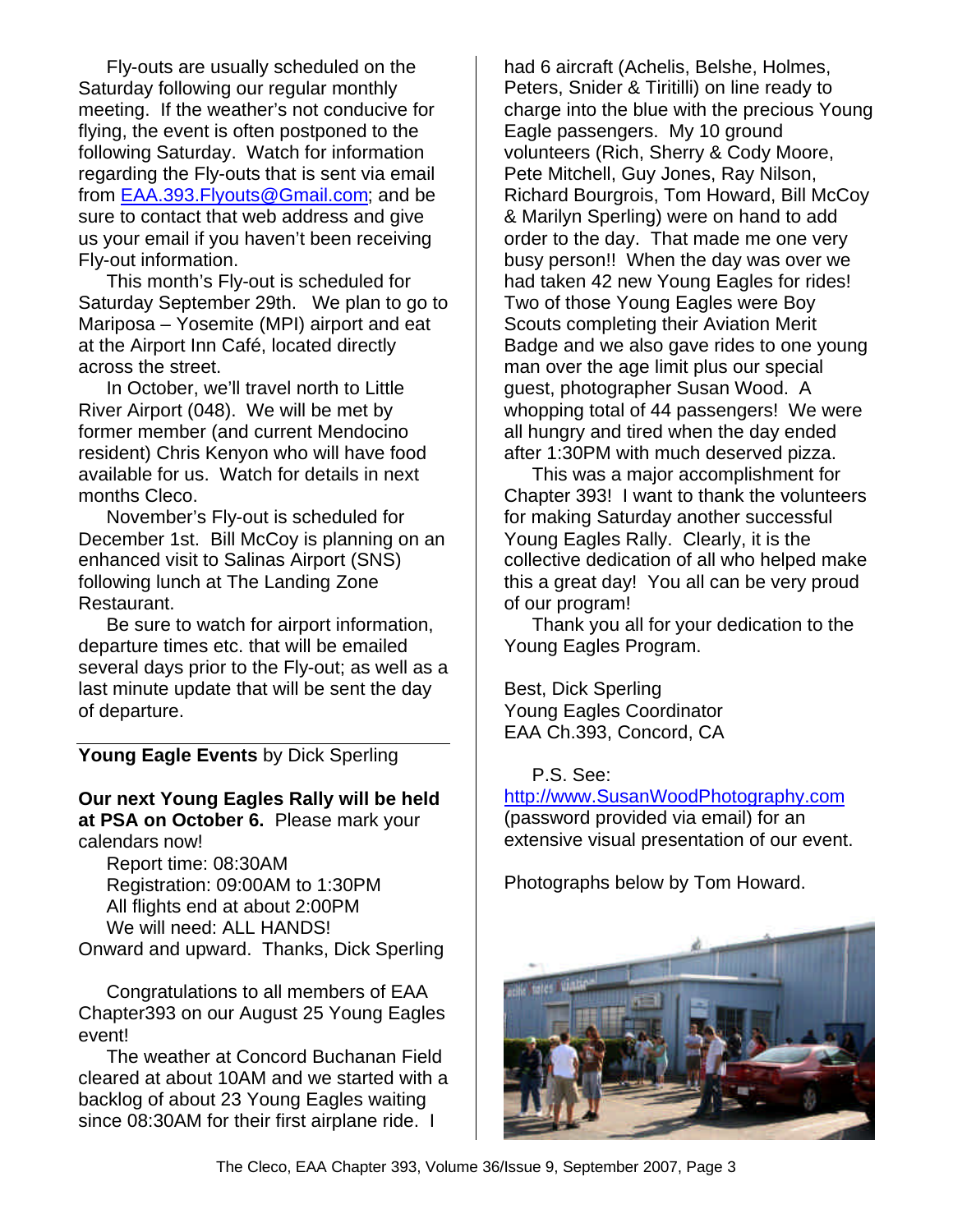



**EAA 393 General Meeting** August 22, 2007

President Ken McKenzie opened the meeting with a welcome for members and guests.

#### **Announcements:**

Our biannual election of officers is coming up. A nominating committee has been appointed, including Guy Jones, Dick Sperling, Scott Achelis and Ernst Freitag. Several existing officers are willing to continue serving. Nevertheless, nominations for all officer positions are solicited.

Say NO! to user fees. Now is the time to contact your congresspersons and senators

to let them know where you stand on this issue.

The Chapter has received a reminder of coastal overflight zones from the FAA, where aircraft are restricted to 1000' AGL and above. These are posted on the bulletin board in the old Terminal building.

The EAA Napa Chapter president has requested support for homebuilt aircraft displays for the Napa Airport day on September 1. Pilots who volunteer their aircraft for display will get a free lunch. The event goes from 10AM until 3:30PM and includes warbirds, classic cars, CHP aircraft and local organizations. The public will judge their favorite airplane. They are also looking for Young Eagle pilots.

#### **Presentation:**

Scot Stambaugh introduced Glenn Diefenderfer from the Oakland Flight Standards District Office.

Glenn is a FAASTeam Program Manager, a Flight Standardization Program Chairman, and holds several other positions. He is a retired Airline Captain, and US Navy Flight Instructor. Yesterday, he was pilot of a Cessna 182 (along with a CFI – required by FAA regulations).

Glenn covers the Bay Area, up the coast to Crescent City, and inland to Stockton and Lodi. He works with Airworthiness Inspector Guy Minor.

Runway incursions are an FAA priority. FAA operates the RIIEP (Runway Incursion Information Evaluation Program). This program encourages pilots and mechanics to report runway incursions with the goal of finding the root cause of why they happen. This is not an immunity program, but you should feel free to make reports without fear of sanction.

He defined:

- Runway Incursion: an event that involves a loss of separation with an airplane landing or departing.
- Runway Deviation: an event that involves an aircraft that is not landing or departing.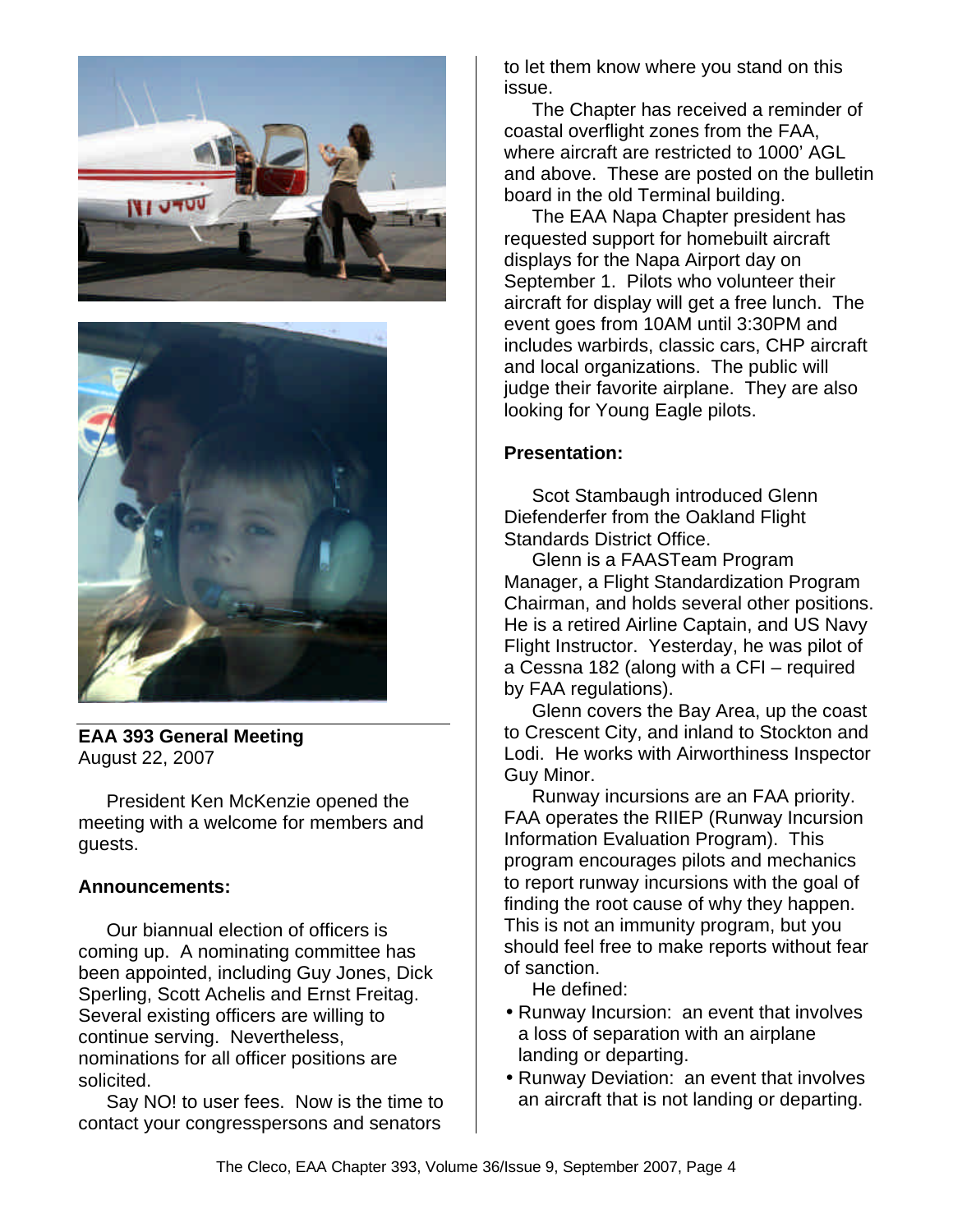• Surface Incident: an event where other aircraft are not present.

They get reports daily, for example:

- Charlotte, NC: 737 landed 36R
- Dallas: an airport vehicle
- Chino: Mooney departed 8L without clearance
- SFO: crossed runway without clearance The runway environment is complex.

You should have an airport diagram with you when you taxi. There is always stuff happening – at O'Hare they are moving runways around.

The RIIEP program will be running for another 24 months. If you are involved in a runway incursion incident that is reported by the tower, the FAA will call you. You may want to volunteer for the RIIEP program. This program is not an enforcement program. Some things will disqualify you for the RIIEP program, such as multiple incidents, a "bad attitude," etc.

The FAA has released new booklets on these issues. There is a GA booklet. Glenn noted that incursions are caused by all classes of pilots, not just GA pilots, and controllers as well. You may want to consider CRM – crew resource management ["crew" includes passengers for GA pilots – ed.].

Some additional material: see FAASafety.gov and review the new Wings Program. The new program started July 1, and the old program will end December 31, 2007. The new program is on-line and focuses on proficiency rather than just a time based approach. This is a big change. The program now has three levels: basic, advanced and master level. The Basic level will satisfy the BFR requirements.

Glenn showed a video illustrating many of these concepts and providing more examples of actual runway situations.

We thanked Glenn Diefenderfer for his educational presentation and took a break.

#### **Introductions:**

Ray Nilson is building an RV-9 with an Eggenfellner engine. He has been getting help from Bill Black and John Cicero. The wings, ailerons, flaps, etc. are on. The landing gear is next, then the fuel system.

Harvard Holmes is flying a Mooney and working on a Lancair IV-P. He just returned from a trip to Alaska and pictures are on the web site.

Fritz Henshaw recently spent a week at the PAV challenge. Now he wants to build a Pipistrel motorglider. This is the aircraft that won the PAV competition with an 80 HP Rotax 912. It was certified last December in Europe and is available as a kit. The Virus model has 41' wings. The takeoff over a 50' obstacle is 760' or so. It is built of carbon fiber. The kit is \$70,000 and would be registered as an experimental. The finished aircraft is \$90,000, but would have to be registered as an experimental exhibition.

Ron Robinson is flying his Glasair I RG once or twice a week. He plans to go over to United Airlines in SFO to participate in an event for the Blue Angels before the Fleet Week flights.

Bill McCoy has received boxes and boxes of new forms for membership, brochures and other material from EAA. The car that EAA 393 sponsors had a fantastic race on Saturday, but took 2<sup>nd</sup>. There was a Chamber of Commerce night event with Pleasant Hill, Concord and Antioch there.

Charles Hester and Bill McCoy are looking for a ride to Buckeye, AZ to buy a Sparrowhawk (an autogyro by Groen Brothers Aviation). The aircraft has 2 seats, goes 100 mph, has a 350 mile range, and a 21,000' ceiling.

Bob Belshe has a Lancair, which he bought in 1995. He installed an upgraded engine and it has been wonderful with no problems. Bob noted that the AOPA Safety Foundation has an on-line course on runway markings – it's worth an hour of your time.

Phil Jenkins has a Glasair II RG, which he completed in 1994.

Peter Degl'Innocenti is working on a replica P-40. He has been working on the gear legs and retraction system for about 2 years, and is nearly completed with this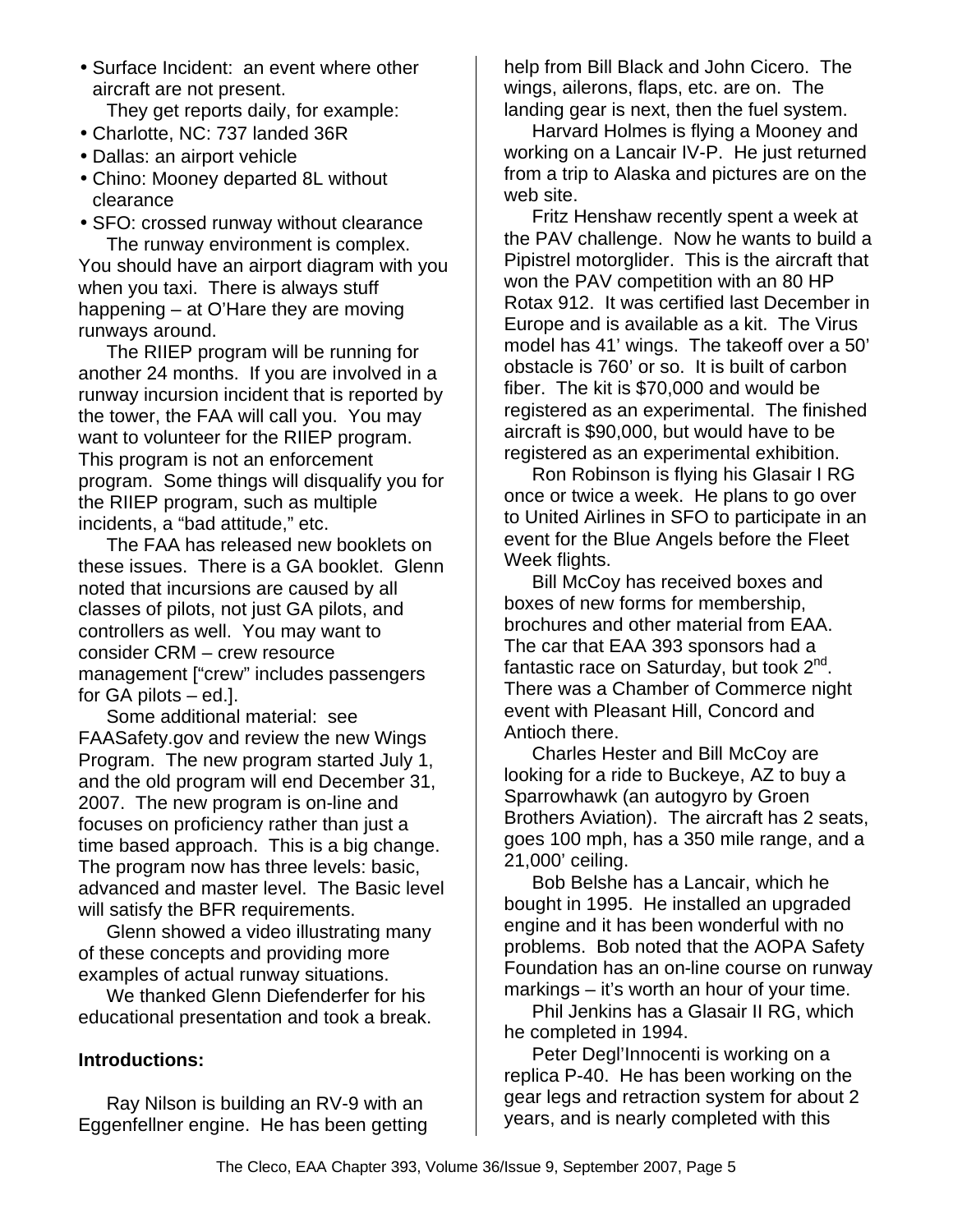portion. He went to Oshkosh with Steve Snyder. Steve did the takeoffs and landings and Peter did most of the rest. He is getting back in the flying "groove." They arrived late Friday before the show and stayed with a replica fighters organization.

Carl-Erik Olsen is working on a Danish KZ-7. He is rebuilding it after a crash about 2 years ago, and is finally finding the time to work on it. He expects 3-4 years to taxi.

Charles Hester now owns a Cessna 150. It has a 400 hour engine (10 years ago). It has an oil leak and the alternator needs work. It will need a pilot – at least until Charles completes his pilot training.

Bill Reining went to Oshkosh for the 4<sup>th</sup> year in a row. His son joined him for part of the time. He went on Midwest Airlines to Milwaukee and then took a rental car for the one hour drive to Oshkosh. Bill is building an RV-10 with his son. They spent a lot of time with vendors. He was impressed with "vertical power" – an intelligent electrical system with all solid state controllers, displays and sequencers. pre-start, takeoff, etc. His RV-10 project is stalled waiting for work space.

### **EAA 393 Fly Out to Truckee Tahoe**

August's Fly-out was held on September 8th, when several 393 members flew to Truckee to enjoy a \$5.00 pancake, bacon & egg breakfast hosted by Chapter 1073. Two large fires blanked the Valley with smoke and haze that limited visibility; however the skies were clear above 7,500'. Among the attendees were: Scott & Andrea Achelis, Bob & Sally Belshe, Ron Robinson with Tom Howard, and Phil Jenkins with Doug Borchette. Randy Alley, who has a cabin in the area, met us at the airport.





**New Membership Activities** by Bill McCoy

Bill is out of town dealing with a death in the family and other family health issues this month.

He will return next month with recruitment activity ideas from other chapters.

#### **EAA 393 Board Meeting** September 4, 2007

Attending: Ken McKenzie, Scot Stambaugh, Louis Goodell, Harvard Holmes, Guy Jones, Pete Mitchell, Dick Sperling

- 1. Louis Goodell reported \$2643.81 in savings and \$2748.05 in checking.
- 2. Scot Stambaugh reported that he is working on John LaNue to speak on "Building the Vickers Vimy," but had not been able to arrange anything definite yet.
- 3. Dick Sperling reported on the Young Eagles event on August 25. See the summary elsewhere in the newsletter.
- 3.1We had trouble operating the computer that was intended for the Young Eagle certificates. He will put the software on a "thumb drive" so it can be run on most any Windows computer.
- 3.2Ground volunteers and pilots need to be easily identified by the public. One option is to get more red shirts for the ground crew and pilots that need them. Ken noted that another option is to use vests like those used at Golden West.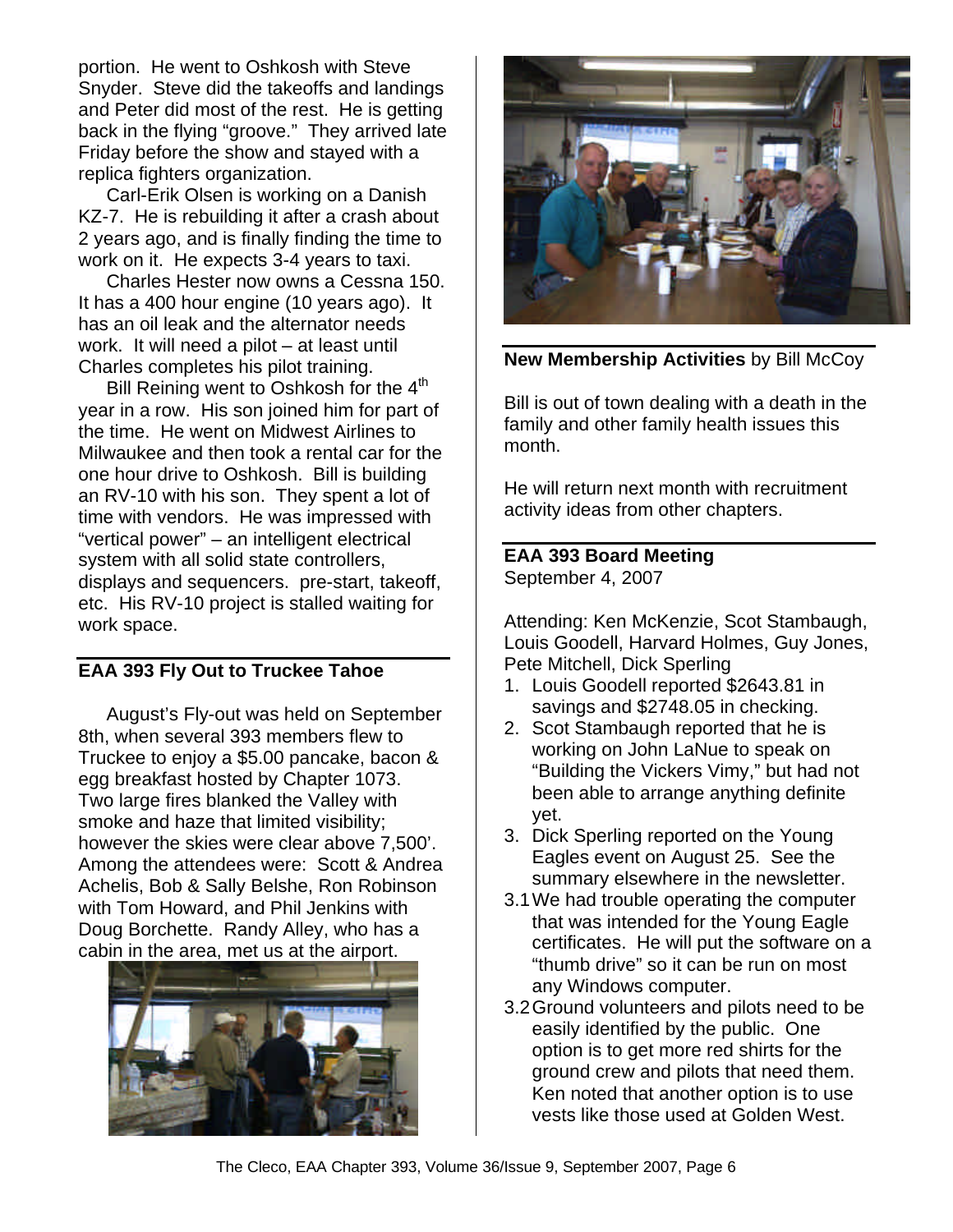These would be even more visible, and could be used by any ground crew or pilot, since they do not have names on them.

- 4. The Nominating Committee (Guy Jones, Ernst Freitag, Dick Sperling, and Scot Achelis) reported that there were candidates (at least one) for each position, either a returning incumbent or new blood.
- 5. There was discussion of the recent Bonanza crash at Cameron Park that was caught on film by a news channel. Should we provide a link to it on the web page? It was pointed out that stuff like that can be quickly removed as the news becomes "old." Should we cache it? Copyright issues probably prevent this. http://www.youtube.com/watch?v=WLkW6ktt6V8
- 6. The last Young Eagles event ran over and pre-empted the fly out scheduled for the same day. Ken feels the fly out is more relevant for most Chapter members and would like to avoid this in the future.
- 7. There was discussion about hosting an organizational meeting of Golden West on September 22. [Postponed until October 20.]

#### **Advertisements**

**CCR hangar space (west side) available for a project/small a/c \$210/mo.**  Pete Wiebens, day 510-632-7676x1174, eve

925-933-7517

#### **ZENITH CH601XL Tail Dragger QUICK BUILD Kit -- Immediate Delivery**

http://www.silverskyaviation.com/pages/aircr aft-kit-for-sale.html

Zenith CH601XL QB, tail wheel, wheel fairings, wing lockers, dual control sticks \$25,430 plus shipping, crating, and state tax if required. (Ships from Chandler, AZ) **480-785-5192 or 866-498-8276**

Peggy Thomas, Silver Sky Aviation (Distributor for AMD & Zenith) Stellar Airpark 4151 W. Lindbergh Way Chandler, AZ 85226

#### **Thanks to our Donors and Sponsors**



www.alpinepastry.com

# **MTZ Auto Repair**

*ASE Certified Warranty Technicians Family Owned and Operated 889 Howe Rd. Martinez, CA 94533*

**Lifetime Oil Change \$449.95 \$119.95 (E**  *Never Pay For Another Oil Change For As Long As You Own Your Car*

 *COMPLETE AUTOMOTIVE SERVICE AND REPAIR*

*mtzautorepair@sbcglobal.net 925-228-9672*

**The Experimental Aircraft Association Chapter 393 of Concord, CA** P.O. Box 272725 Concord, CA 94527-2725

Web page: http://www.eaa393.org/ Email: nle@eaa393.org

Officers for 2006-2007 President: Ken McKenzie pres@eaa393.org 925 283 3119 Vice President: Scot Stambaugh veep@eaa393.org 925 962 0255 Secty/Treas Louis Goodell secty@eaa393.org 925 682 4198 Newsletter Ed. Harvard Holmes nle@eaa393.org 510 526 5347 Board Chairman Peter Degl'Innocenti cob@eaa393.org 925 756 6172 Tech. Counselor Rick Lambert tc@eaa393.org 925 323 0041 Young Eagles Dick Sperling yec@eaa393.org 925 356 5656 Photographer Tom Howard photog@eaa393.org 925 933 6015 Membership Bill McCov members@eaa393.org 925 370 6511 Webmaster Harvard Holmes webmaster@eaa393.org 510 526 5347